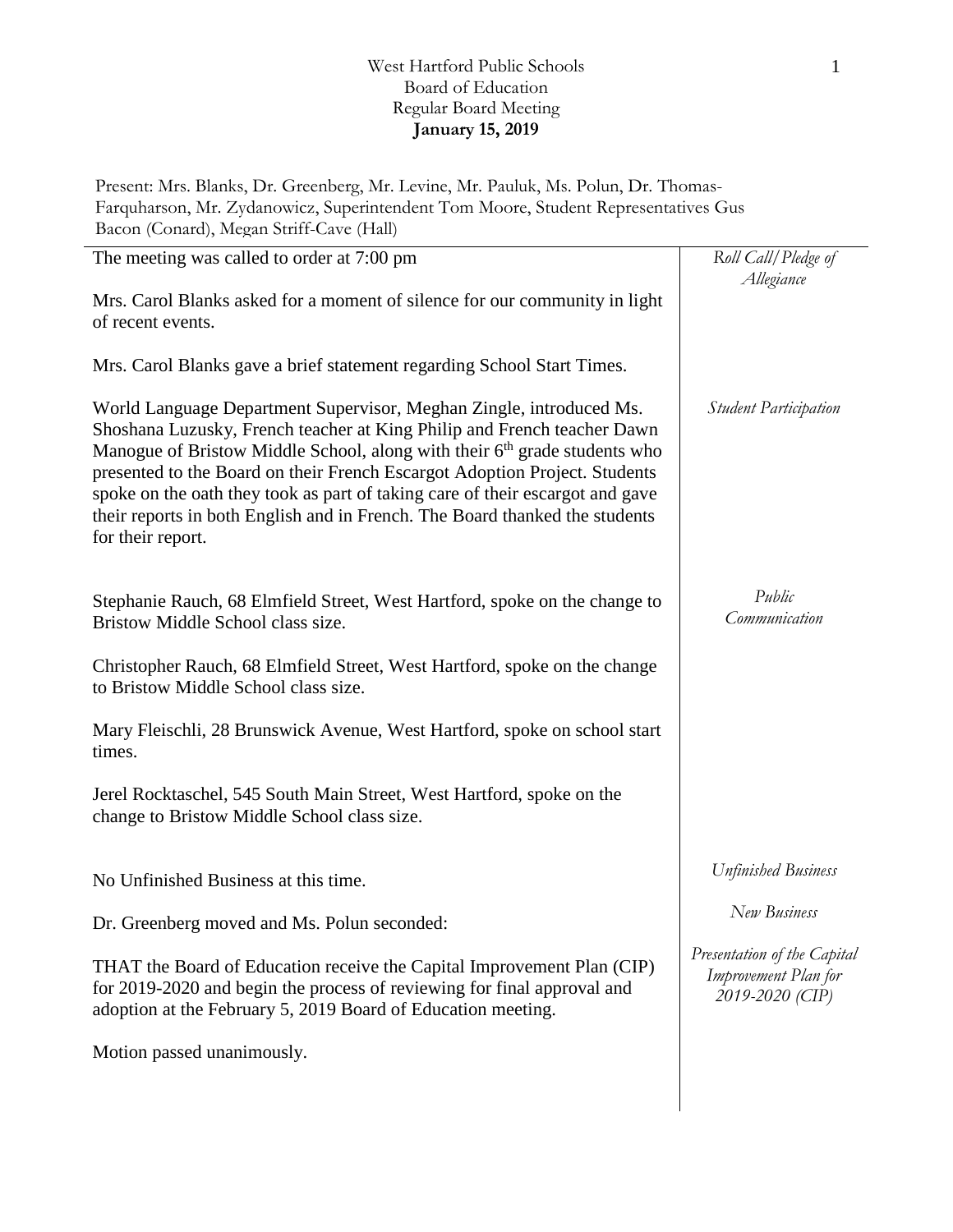| Dr. Greenberg moved and Dr. Thomas-Farquharson seconded:                                                                                                                                                                                                                                                                                                                                                                                                                                                                                                                                                                                                                                                                      | Acceptance of school<br><b>Construction Projects as</b><br>Complete      |
|-------------------------------------------------------------------------------------------------------------------------------------------------------------------------------------------------------------------------------------------------------------------------------------------------------------------------------------------------------------------------------------------------------------------------------------------------------------------------------------------------------------------------------------------------------------------------------------------------------------------------------------------------------------------------------------------------------------------------------|--------------------------------------------------------------------------|
| THAT the Board of Education accept the following school project as being<br>complete and authorize the Superintendent of Schools to request payment of<br>the School Construction Grant from the State Department of Education.<br>Conard High School partial Re-roofing, State Project No. 155-0238.                                                                                                                                                                                                                                                                                                                                                                                                                         |                                                                          |
| Motion passed unanimously.                                                                                                                                                                                                                                                                                                                                                                                                                                                                                                                                                                                                                                                                                                    |                                                                          |
| Dr. Greenberg moved and Dr. Thomas-Farquharson seconded:                                                                                                                                                                                                                                                                                                                                                                                                                                                                                                                                                                                                                                                                      | Ratification of the West<br>Hartford Education<br>(WHEA) Contract        |
| THAT the Board of Education ratify the negotiated agreement between the<br>West Hartford Education Association (WHEA) and the Board of Education,<br>for the period of July 1, 2019 through June 30, 2022                                                                                                                                                                                                                                                                                                                                                                                                                                                                                                                     |                                                                          |
| Motion passed, five in favor, two abstentions.                                                                                                                                                                                                                                                                                                                                                                                                                                                                                                                                                                                                                                                                                |                                                                          |
| Mr. Pauluk moved and Dr. Greenberg seconded:                                                                                                                                                                                                                                                                                                                                                                                                                                                                                                                                                                                                                                                                                  | Adoption of the Annual<br><b>Board Meeting Schedule for</b><br>2019-2020 |
| THAT the Board of Education review and revise as appropriate the proposed<br>annual Board meeting schedule and adopt a final meeting calendar for the<br>2018-2020 school year.                                                                                                                                                                                                                                                                                                                                                                                                                                                                                                                                               |                                                                          |
| Motion passed unanimously.                                                                                                                                                                                                                                                                                                                                                                                                                                                                                                                                                                                                                                                                                                    |                                                                          |
| Superintendent Tom Moore spoke on the Dr. Martin Luther King Program<br>being held on Monday at the Town Hall. Superintendent Moore spoke on the<br>difficult month with the passing of retired teacher Jody Monroe and the<br>tragic event that took place in December. Superintendent Moore thanked the<br>community for the tremendous outpouring of support, especially given to<br>staff at Sedgwick Middle School. Superintendent Moore gave special thanks<br>to the outstanding work of the Mental Health Professionals at Sedgwick<br>Middle School.                                                                                                                                                                 | <b>Staff Communications and</b><br>Reports<br>Superintendent's Report    |
| Mr. Chip Ward, Director of Finance and Planning, reported to the Board on<br>the Multi-Year Enrollment Projections. This report presents the multi-year<br>projections for the district. Projections continue to show a long-term decline<br>in overall enrollment in West Hartford Public Schools. The trend comes<br>from a decline in the number of births in West Hartford since 2001 and the<br>declining trend statewide in K-12 enrollments. Projections show an average<br>decline of 91 students per year for the next 10 years, resulting in adequate<br>space at all school levels forecasted throughout this period. Mr. Chip Ward<br>defined for the Board the Cohort survival ratio which accounts for families | Multi-Year Enrollment<br>Projections                                     |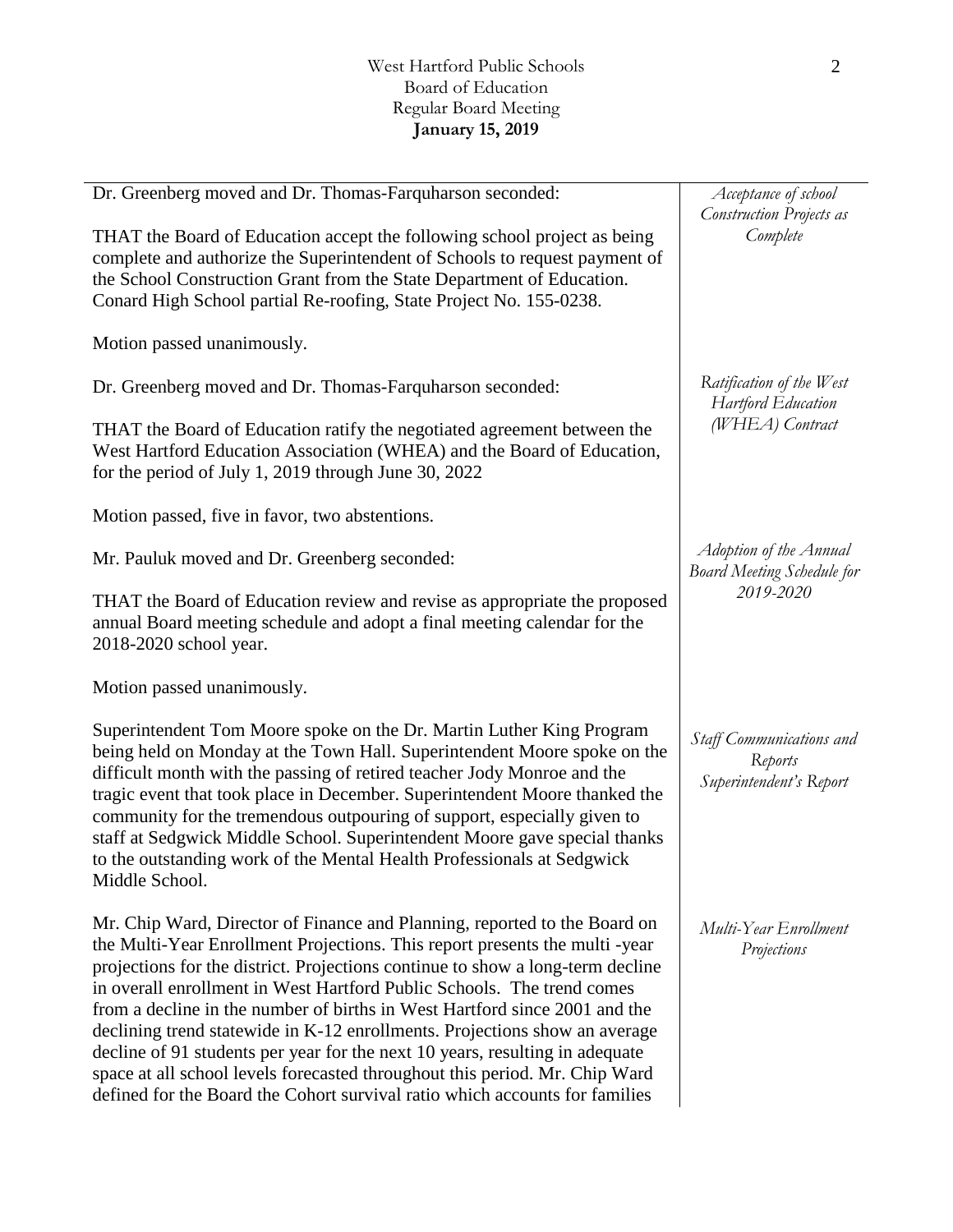| moving in to West Hartford, families choosing private schools, families<br>leaving the community due to economic reasons and a turn over in the real<br>estate market. The Board asked questions regarding the response to declining<br>enrollments, the possibility that Bristow could close and elementary<br>projections.                                                                                                                                                                                                                                                                                                        |                                                                    |
|-------------------------------------------------------------------------------------------------------------------------------------------------------------------------------------------------------------------------------------------------------------------------------------------------------------------------------------------------------------------------------------------------------------------------------------------------------------------------------------------------------------------------------------------------------------------------------------------------------------------------------------|--------------------------------------------------------------------|
| Hall High School Student Representative Megan Striff-Cave reported to the<br>Board on the start of mid-terms, the Blackbox Theater's upcoming show,<br>Link Crew's Cocoa and Cram. Megan also congratulated the Girl's Hockey<br>team, currently number one in the state, and Boy's Track team currently<br>number one in the nation. Conard High School Student Representative Gus<br>Bacon reported to the Board on the drama student's Fictional Character Day,<br>College Knowledge Night, the Gap Year Fair and National Honor Society<br>Study Buddy. Gus also reported on 8 <sup>th</sup> Grade Parents Night and mid-terms. | Information and Reports                                            |
| Polun moved and Mr. Pauluk seconded:                                                                                                                                                                                                                                                                                                                                                                                                                                                                                                                                                                                                | Routine Matters                                                    |
| THAT the Board of Education approve the Financial Report for the period<br>ending November 30, 2018                                                                                                                                                                                                                                                                                                                                                                                                                                                                                                                                 | Approval of Financial<br>Report                                    |
| Motion passed unanimously.                                                                                                                                                                                                                                                                                                                                                                                                                                                                                                                                                                                                          |                                                                    |
| Dr. Greenberg moved and Mr. Pauluk seconded:                                                                                                                                                                                                                                                                                                                                                                                                                                                                                                                                                                                        |                                                                    |
| THAT the Board of Education approve the revised minutes of the Regular<br>Board of Education meeting of December 4, 2018.                                                                                                                                                                                                                                                                                                                                                                                                                                                                                                           | Approval<br><b>Of Minutes</b>                                      |
| Motion passed unanimously.                                                                                                                                                                                                                                                                                                                                                                                                                                                                                                                                                                                                          |                                                                    |
| Mrs. Carol Blanks announced the following meeting dates:<br>1. Tuesday, February 5, 2019, Regular Board of Education meeting,<br>Town Hall, 50 South Main Street, room 314, Legislative Chamber,<br>$7:00$ p.m.<br>2. Wednesday, February 20, 2019, Regular Board of Education<br>meeting, Town Hall, 50 South Main Street, room 314, Legislative<br>Chamber, 7:00 p.m.                                                                                                                                                                                                                                                             | <b>Future Business:</b><br><b>Announcement of Meeting</b><br>Dates |
| Ms. Polun moved and Mr. Pauluk seconded:                                                                                                                                                                                                                                                                                                                                                                                                                                                                                                                                                                                            | Request for future Agenda<br>Items                                 |
| THAT the Board of Education move the Public Hearing from March 27 <sup>th</sup> to                                                                                                                                                                                                                                                                                                                                                                                                                                                                                                                                                  |                                                                    |

March  $21<sup>st</sup>$ .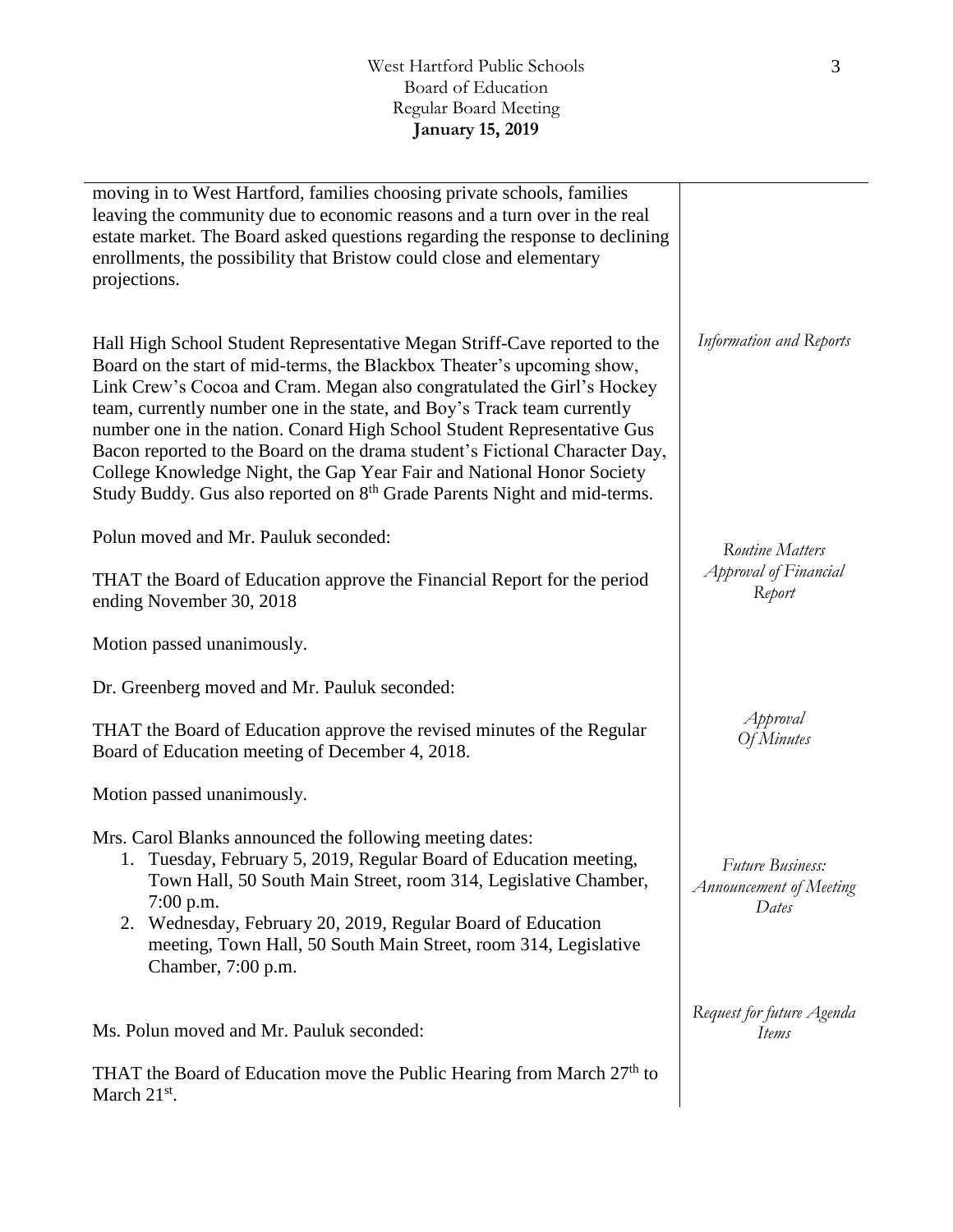## West Hartford Public Schools Board of Education Regular Board Meeting **January 15, 2019**

| After much debate, Ms. Polun with drew the motion.                                                                                            |                        |
|-----------------------------------------------------------------------------------------------------------------------------------------------|------------------------|
| No comments from visitors at this time.                                                                                                       | Comments from Visitors |
| Mr. Zydanowicz moved and Dr. Thomas-Farquharson seconded:                                                                                     | Adjournment            |
| THAT the Board of Education adjourn at 9:19 p.m.                                                                                              |                        |
| Motion passed unanimously.                                                                                                                    |                        |
| ATTEST:                                                                                                                                       |                        |
| Mrs. Carol Blanks, Chairperson<br>Dr. Lorna Thomas-Farquharson,<br>Secretary<br>Respectfully submitted by: Mrs. C. Rogers, Clerk of the Board |                        |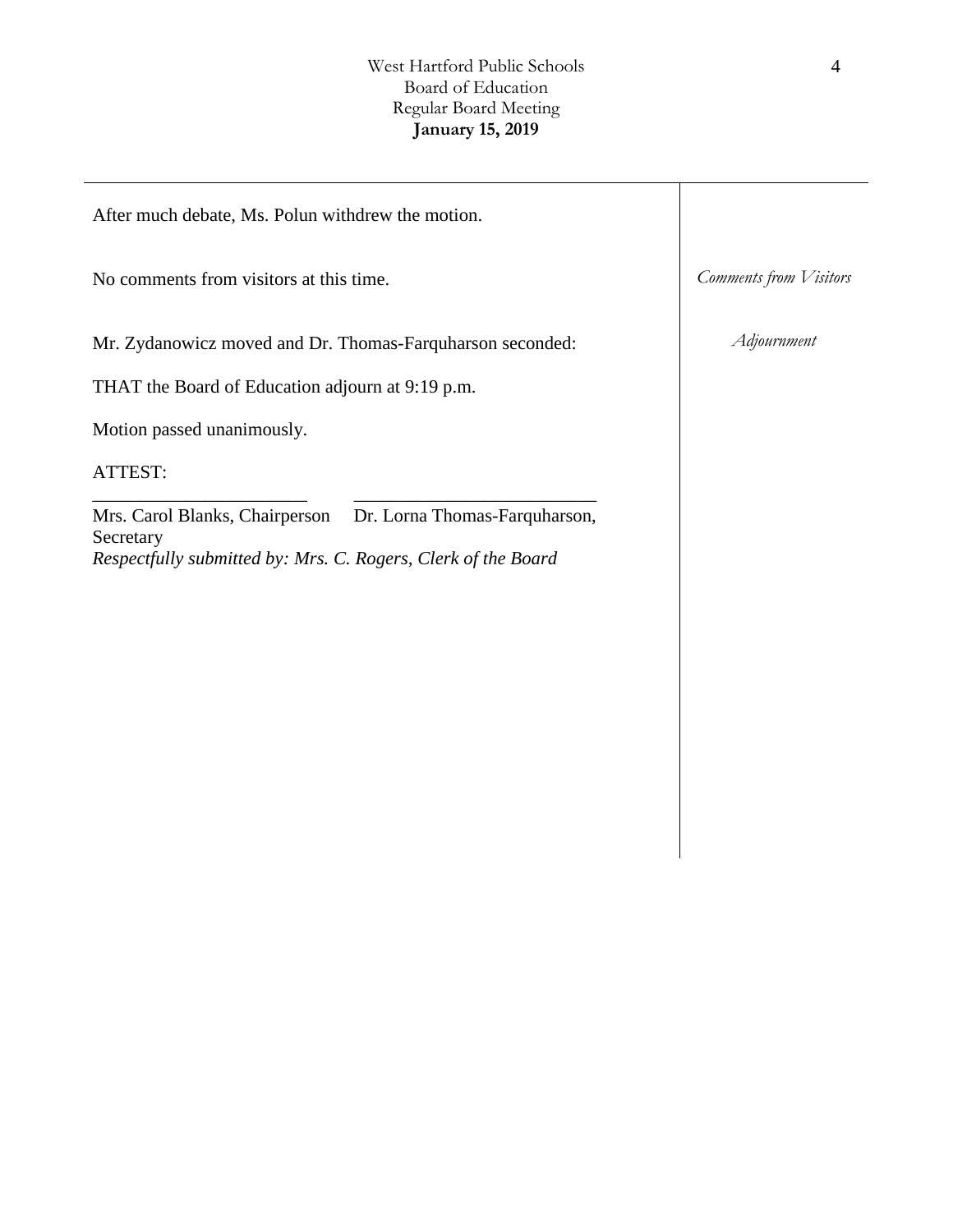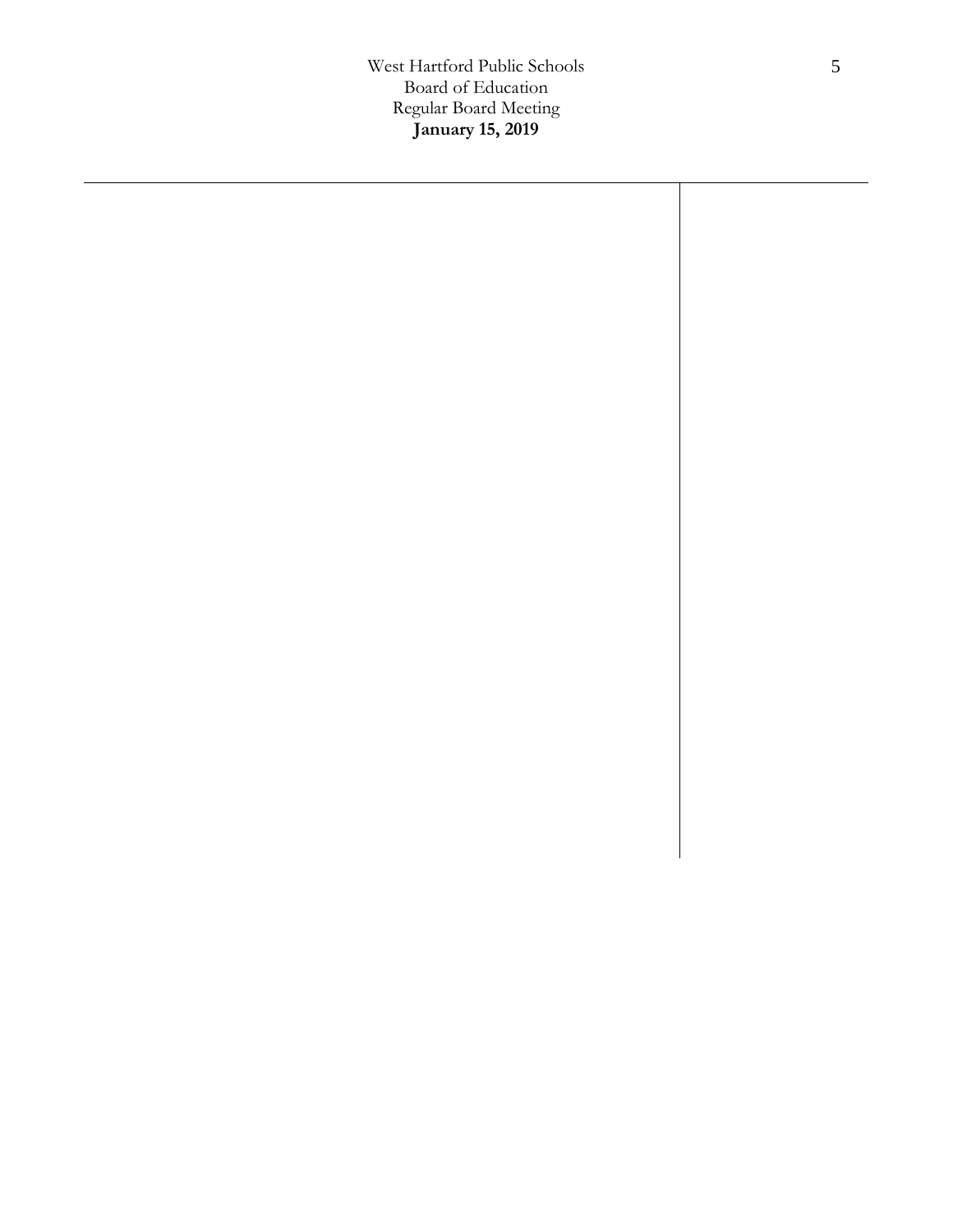